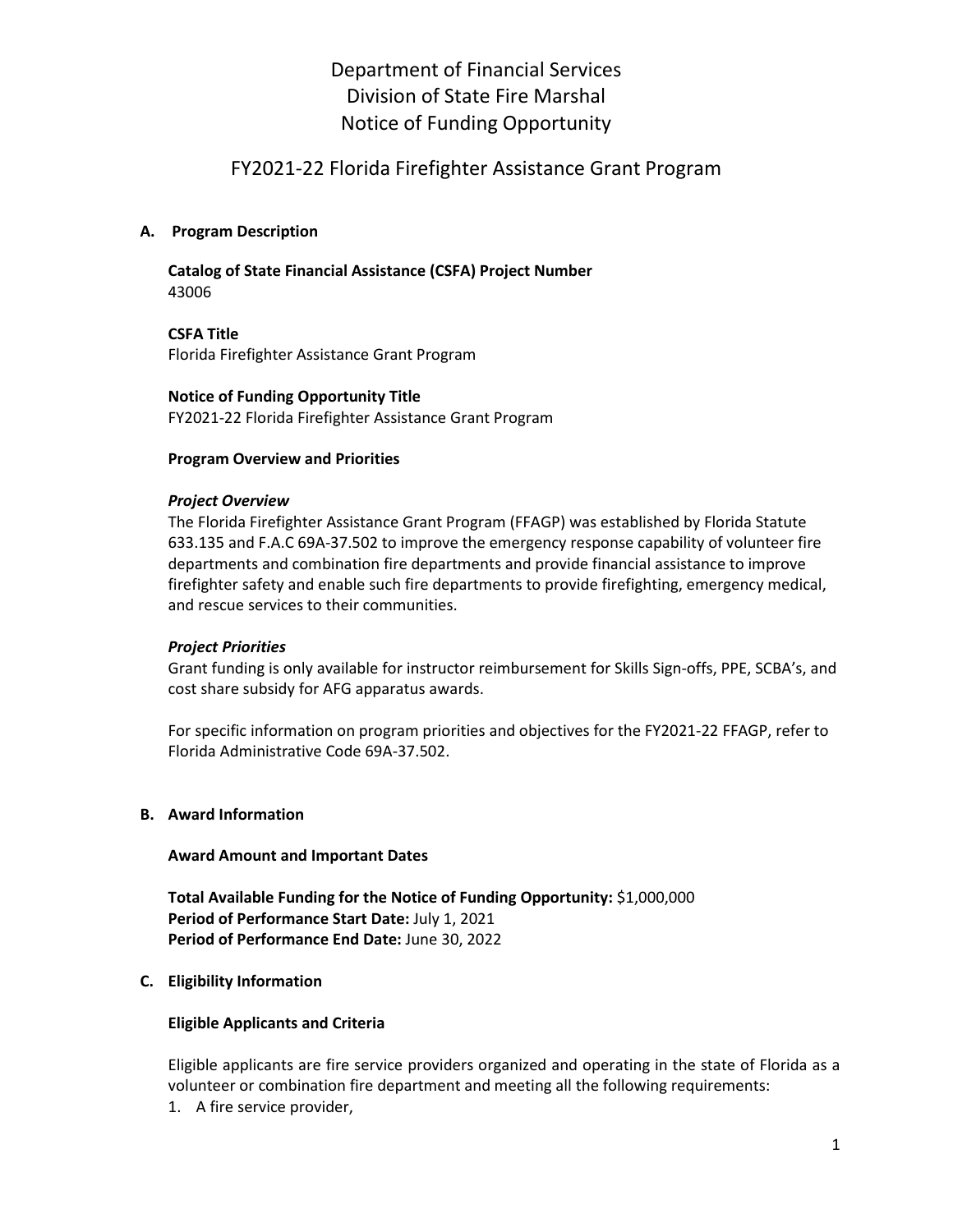# Department of Financial Services Division of State Fire Marshal Notice of Funding Opportunity

# FY2021-22 Florida Firefighter Assistance Grant Program

- 2. Organized as a fire department for a consecutive period of not less than five (5) years,
- 3. Recorded as a fire department in the Division's online electronic database,
- 4. Has a Florida fire department identification (FDID) number?
- 5. Will submit fire incident data for a period of twelve months following the date of grant award,
- 6. Compliant with the Florida Firefighters Occupational Health and Safety Act,
- 7. Submitted the Florida Fire Service Needs Assessment Survey.

#### **Cost Share or Match**

There is no cost share or matching funds required by the eligible applicant for the Florida Firefighter Assistance Grant Program.

#### **D. Application and Submission Information**

#### **Key Dates and Times**

**Opening Date for Submitting Applications:** July 6, 2021, 8 am EDT **Closing Date for Submitting Applications:** July 23, 2021, 5 pm EDT

#### **Application Submission**

In addition to meeting the eligibility requirements, applicants for the Florida Firefighter Assistance Grant Program must complete the following items and submit the Grant Application to: [FirefighterGrant@MyFloridaCFO.com](mailto:FirefighterGrant@MyFloridaCFO.com)

- Grant Application (DFS-K4-2174) [PDF FORMAT](http://www.myfloridacfo.com/Division/SFM/BFST/Documents/DFS-K4-2174.pdf) or [MSWORD FORMAT](http://www.myfloridacfo.com/Division/SFM/BFST/Documents/DFS-K4-2174.docx)
- Florida Fire Service Needs Assessment (DFS-K4-2191) [CLICK FOR LINK TO ELECTRONIC](https://2021-2022-needs.questionpro.com/)  [SURVEY](https://2021-2022-needs.questionpro.com/)
- Request a Fire Department Safety Compliance Inspection from the Bureau of Fire Standards and Training, Safety Section by sending an email to[: FireFighterSafety@MyFloridaCFO.com](mailto:FireFighterSafety@MyFloridaCFO.com?subject=Request%20FD%20Safety%20Compliance%20Inspection)

## **E. Application Review Information**

The Bureau of Fire Standards and Training (BFST) will rank all complete and submitted application based on how well they match the program priorities. Answers to the application's activity specific questions and Florida Fire Service Needs Assessment Survey provide information used to determine each application's ranking relative to the stated program priorities.

#### **Review and Selection Process**

Applications are scored competitively by (no less than three) peer reviewers. These peer reviewers will assess each application's merits with respect to the detail provided in the Narrative Statement on the activity, including the evaluation elements listed in the Narrative